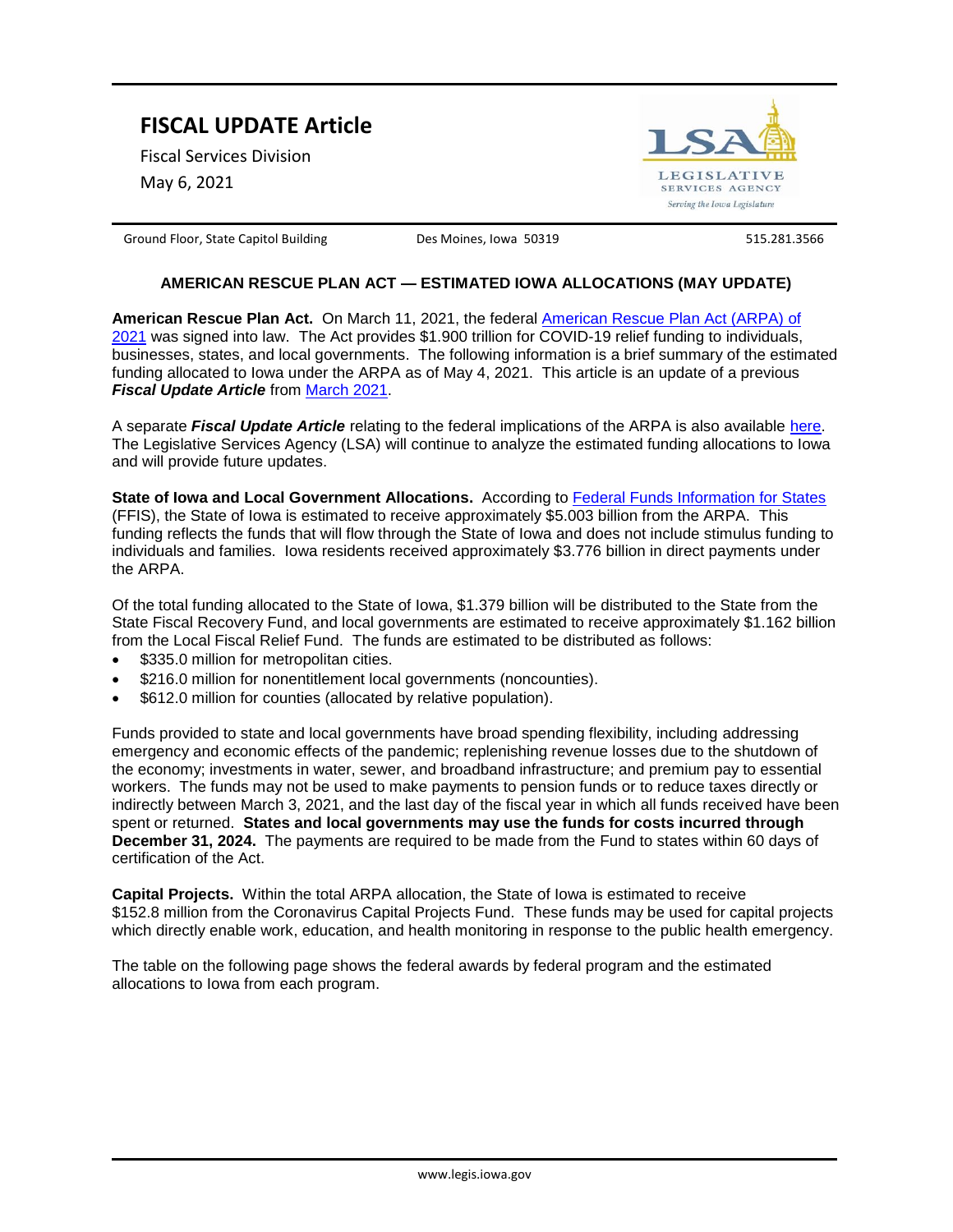| <b>Federal Agency</b>                                       | <b>Federal Program</b>                                                     | <b>Est. Award</b><br>(\$ in thousands) |
|-------------------------------------------------------------|----------------------------------------------------------------------------|----------------------------------------|
| Administration for<br><b>Children and Families</b>          | <b>Child Abuse State Grants</b>                                            | \$<br>1,008                            |
|                                                             | Child Care and Development Block Grant                                     | 141,986                                |
|                                                             | Child Care Entitlement to States (Increase in Matching Portion)            | 5,163                                  |
|                                                             | <b>Child Care Stabilization Grants</b>                                     | 227,551                                |
|                                                             | Community-Based Child Abuse Prevention                                     | 2,421                                  |
|                                                             | <b>Head Start</b>                                                          | 8,562                                  |
|                                                             | Low Income Home Energy Assistance Program                                  | 78,508                                 |
|                                                             | Pandemic Emergency Assistance Fund                                         | 6,334                                  |
| Administration for<br><b>Community Living</b>               | Congregate and Home Delivered Meals                                        | 7,462                                  |
|                                                             | <b>Family Caregivers</b>                                                   | 1,426                                  |
|                                                             | <b>Preventive Services</b>                                                 | 428                                    |
|                                                             | <b>Supportive Services</b>                                                 | 4,908                                  |
|                                                             | Title VII Ombudsman                                                        | 97                                     |
| <b>Centers for Disease</b><br><b>Control and Prevention</b> | <b>COVID-19 Vaccine Preparedness</b>                                       | 30,164                                 |
|                                                             | COVID-19 Vaccine Preparedness Adjustment                                   | 3,344                                  |
|                                                             | Epidemiology and Lab Capacity for School Testing                           | 95,029                                 |
|                                                             | <b>Expand Genomic Sequencing</b>                                           | 2,633                                  |
| Department of<br>Agriculture                                | Supplemental Nutrition Assistance Program (SNAP) Three-Year                |                                        |
|                                                             | State Administrative Expense Grants                                        | 6,112                                  |
|                                                             | WIC Cash Value Vouchers Increase                                           | 4,741                                  |
| Department of<br>Education                                  | Elementary and Secondary School Emergency Relief Fund                      | 774,516                                |
|                                                             | Emergency Assistance to Non-Public Schools                                 | 23,744                                 |
|                                                             | <b>ESSER Homeless Children and Youth</b>                                   | 5,073                                  |
|                                                             | Higher Education Emergency Relief Fund - Proprietary Institutions          | 1,228                                  |
|                                                             | Higher Education Emergency Relief Fund - Public & Non-Profit               |                                        |
|                                                             | <b>Institutions</b>                                                        | 363,231                                |
|                                                             | Individuals with Disabilities Education Act (IDEA) - Grants to             |                                        |
|                                                             | <b>States</b>                                                              | 26,807                                 |
|                                                             | Individuals with Disabilities Education Act (IDEA) - Infants &<br>Toddlers | 2,361                                  |
|                                                             | Individuals with Disabilities Education Act (IDEA) - Preschool             | 2,091                                  |
| Department of                                               | <b>Emergency Food and Shelter Program</b>                                  | 2,209                                  |
| <b>Homeland Security</b>                                    | <b>Emergency Management Performance Grants</b>                             | 1,320                                  |
| Department of Housing                                       | HOME Investment Partnerships Program - Entitlement                         | 13,064                                 |
| and Urban Development                                       | HOME Investment Partnerships Program - Non-Entitlement                     | 29,474                                 |
| Department of Labor                                         | Unemployment Insurance Extension Implementation Grants                     | 275                                    |
| Department of<br>Transportation                             | FTA Enhanced Mobility of Seniors and Persons with Disabilities             | 464                                    |
|                                                             | FTA Intercity Bus Formula                                                  | 1,969                                  |
|                                                             | FTA Nonurbanized Area Formula                                              | 9,536                                  |
|                                                             | FTA Urbanized Area Formula                                                 | 49,117                                 |

## **Table 1 — Estimated ARPA Iowa Allocations**